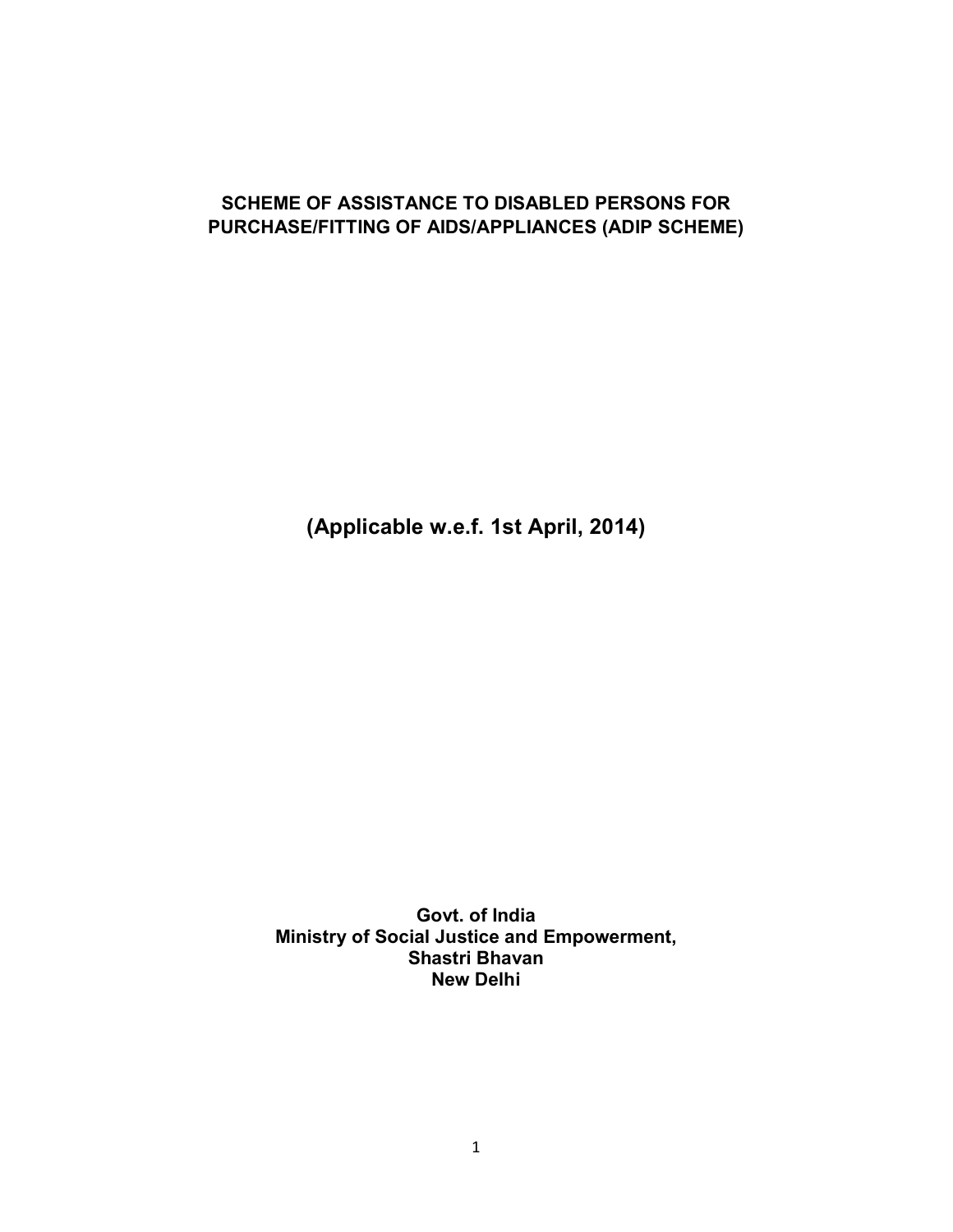## **SCHEME OF ASSISTANCE TO DISABLED PERSONS FOR PURCHASE/FITTING OF AIDS/APPLIANCES (ADIP SCHEME)**

### **1.0 INTRODUCTION**

It has been the constant endeavor of the Government to provide the disabled persons with aids/appliance, at minimum costs, which are essential for their social, economic and vocational rehabilitation. Census, 2011 states that there are 2.68 crore Persons with Disabilities (PwDs) in the country. In addition, about 3% of the children below 14 years of age suffer from delayed development. Many of them are mentally retarded and cerebral palsied and require aids/appliances to attain capacity for self-care and independent living. With the application of modern technology, a number of aids have emerged which can reduce the effects of disabilities and enhance the economic potential of the disabled. However, a large number of disabled persons are from the low income groups and are deprived of the benefits of these appliances because of their inability to find funds to acquire them and consequently of dignified independent living.

1.01. In the light of the Government to commitment for enabling and empowering disabled persons, it has been decided to continue and modify ADIP Scheme in such a way that it becomes more user-friendly and the needy are not deprived of necessary aids /appliances for want of means to acquire them together with a transparent mechanism for checks and balances.

## **2.0 OBJECTIVE**

The main objective of the Scheme is to assist the needy disabled persons in procuring durable, sophisticated and scientifically manufactured, modern, standard aids and appliances to promote physical, social, psychological rehabilitation of Persons with Disabilities by reducing the effects of disabilities and at the same time enhance their economic potential. Assistive devices are given to PwDs with an aim to improve their independent functioning, and to arrest the extent of disability and occurrence of secondary disability. The aids and appliances supplied under the Scheme must have due certification.

## **3.0 DEFINITIONS**

Definitions of various types of disabilities as given in The Persons with Disabilities (Equal Opportunities, Protection of Rights and Full Participation) Act, 1995 (PwD Act) and National Trust Act, 1999.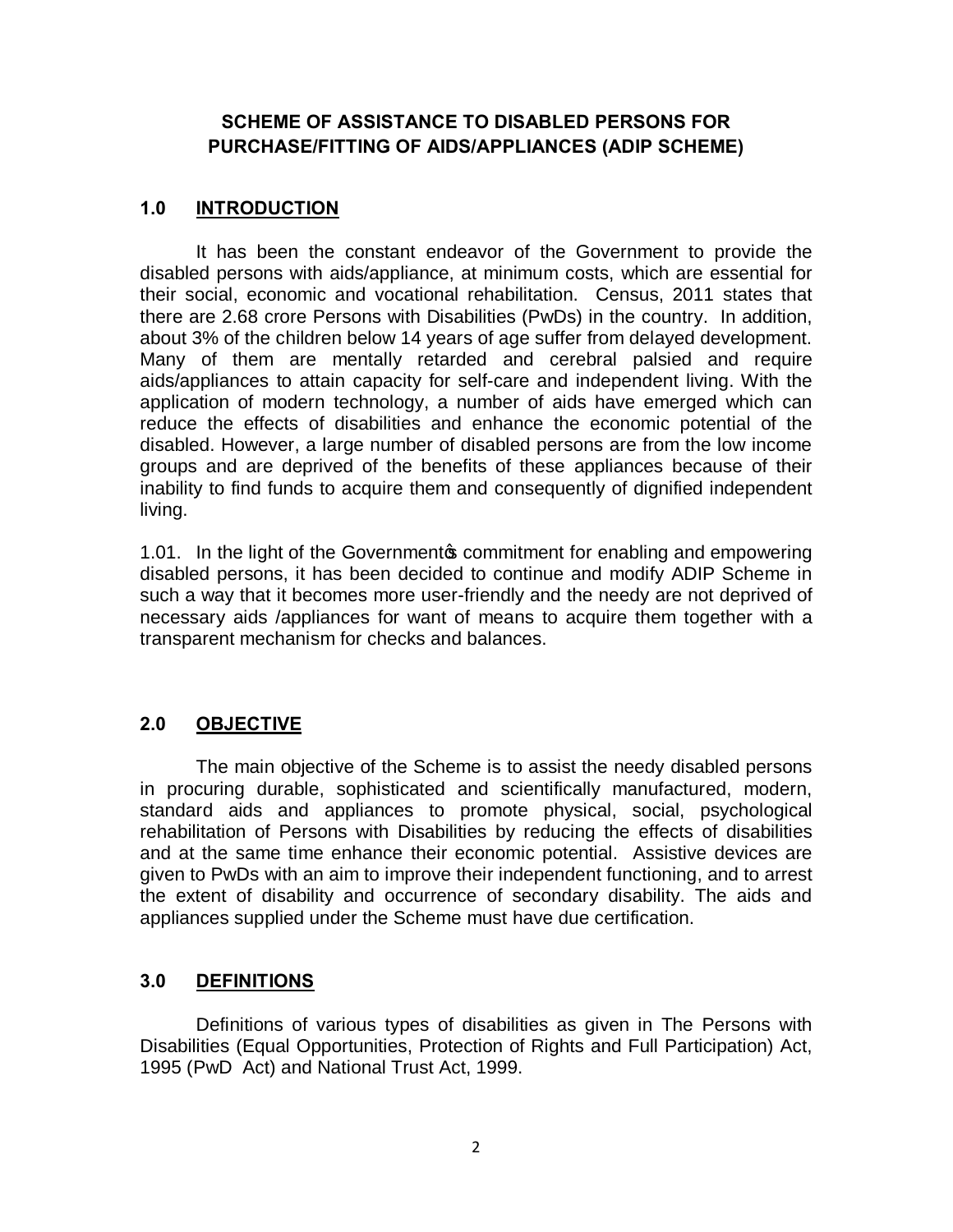## **4.0 SCOPE**

The Scheme will be implemented through the Implementing Agencies as listed in para 5. The Agencies will be given financial assistance for purchase, fabrication and distribution of such standard aids and appliances that are in conformity with objectives of the Scheme. The Implementing Agencies will take care of/ make suitable arrangements for fitting and post-fitting care of the aids and appliances distributed under the Scheme. The Implementing Agencies will give wide publicity of the distribution of such aid and appliances to PwDs. Further, before the camp they will inform the District Collector, BDO, a local public representative, State Government and the Department of Disability Affairs at least one week in advance about the date and the location of the camp. After the camps, they shall provide a list of beneficiaries and the details of aids and assistive devices with the cost incurred to the State Government and the Department of Disability Affairs. The list of beneficiaries shall be prominently displayed in the website of the Implementing Agency.

4.01 The Scheme shall also include essential medical/surgical correction and intervention, prior to fitment of aids and appliances, as per the following norms:

- (i) From Rs.500/- to Rs.1,000/- for hearing & speech impaired.
- (ii) From Rs.1000/- to Rs.2,000/- for visually disabled.
- (iii) From Rs.3000/- to Rs.5,000/- for orthopedically disabled

#### **5.0 ELIGIBILITY OF IMPLEMENTING AGENCY UNDER THE SCHEME**

The following agencies are eligible to implement the Scheme on behalf of Department of Disability Affairs under Ministry of Social Justice and Empowerment, subject to fulfillment of following terms and conditions:

- i) Societies and their branches, if any, registered separately under the Societies Registration Act, 1860.
- ii) Registered Charitable Trusts.
- iii) Indian Red Cross Societies and other Autonomous Bodies headed by District Collector/Chief Executive Officer/District Development Officer.
- iv) National/Apex Institutes, CRCs, RCs, DDRCs, National Trust, ALIMCO functioning under administrative control of the Ministry of Social Justice and Empowerment/Ministry of Health and Family Welfare.
- v) National/State Handicapped Development Corporation and Section 25 Companies in the Private Sector.
- vi) Local Bodies Zilla Parishad, Municipalities, District Autonomous Development Councils and Panchayats etc.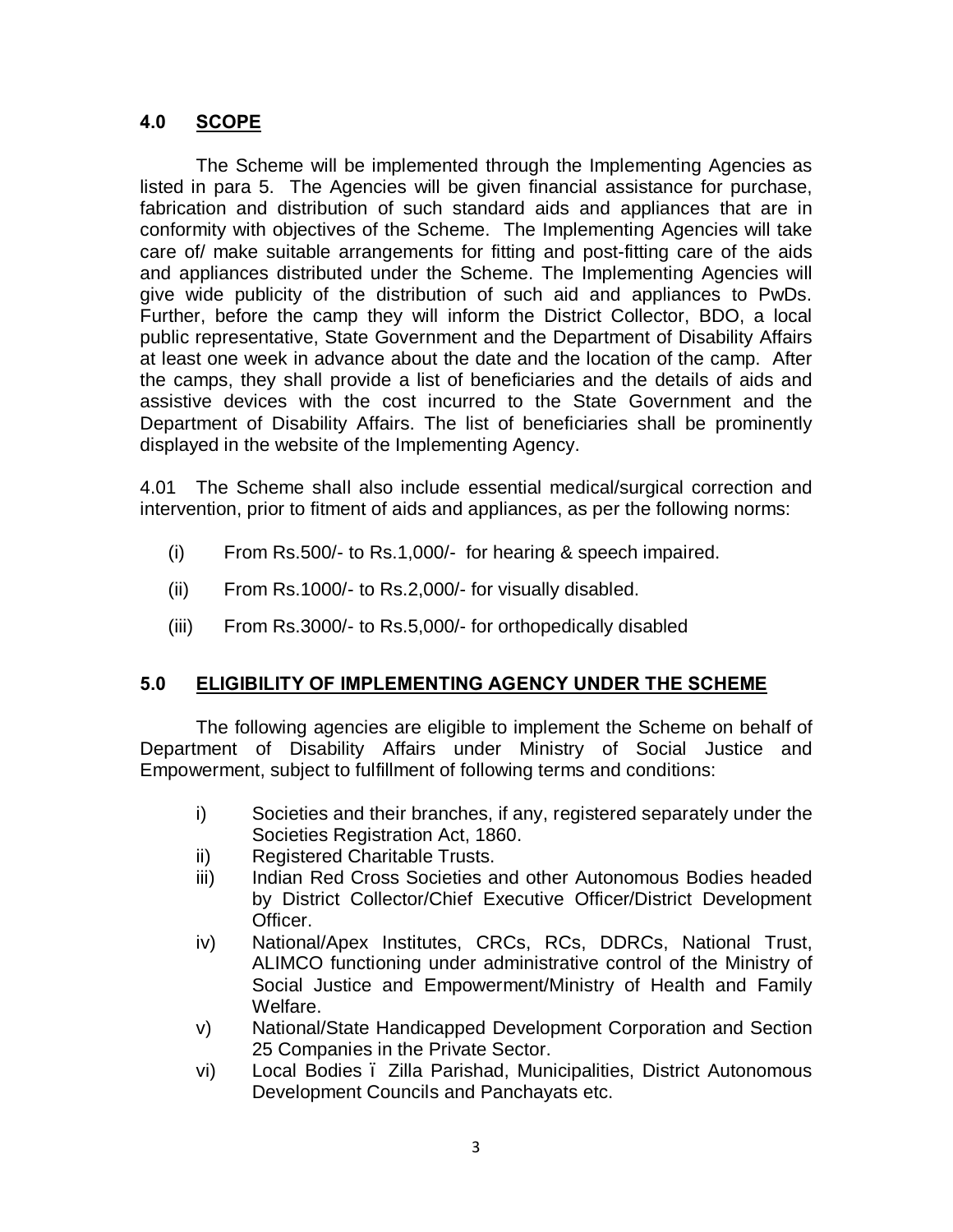- vii) Hospitals registered as separate entity, as recommended by State/UT/Central Govt.
- viii) Nehru Yuva Kendras.
- ix) Any other organization as considered fit by Department of Disability Affairs, Ministry of SJ&E.

5.01 Grant-in-aid under the Scheme will not be given for commercial production or supply of aids/appliances.

5.02 While approving new implementing agencies, preference would be given to those Agencies.

- (i) Which employ professional/technical expertise, in the form of professionally qualified staff (from RCI recognized courses) for identification, prescription of the required artificial aids/appliance, fitment and post-fitment care of the beneficiaries as well as the aid/appliance.
- (ii) Possess infrastructure in the form of machinery/equipment for the fabrication, fitment and maintenance of artificial aid/appliance to be given to a disabled person under ADIP Scheme and which develop capacity to produce ISI standard Aids and Appliances and ISO Certification.

#### **6.0 ELIGIBILITY OF THE BENEFICIARIES**

A person with disabilities fulfilling following conditions would be eligible for assistance under ADIP Scheme.

- i. An Indian citizen of any age.
- ii. Holds a 40% Disablement Certificate.
- iii. Has monthly income from all sources not exceeding Rs. 20,000/- per month.
- iv. In case of dependents, the income of parents/guardians should not exceed Rs. 20,000/- per month.
- v. Who have not received assistance during the last 3 years for the same purpose from any source. However, for children below 12 years of age, this limit would be one year.

Note:- Income certificate of beneficiaries staying in orphanages and half-way homes etc. may be accepted on certification of District Collector or Head of the organization concerned. Such beneficiaries will be provided aids & appliances under this Scheme by ALIMCO.

#### **7.0 QUANTUM OF ASSISTANCE**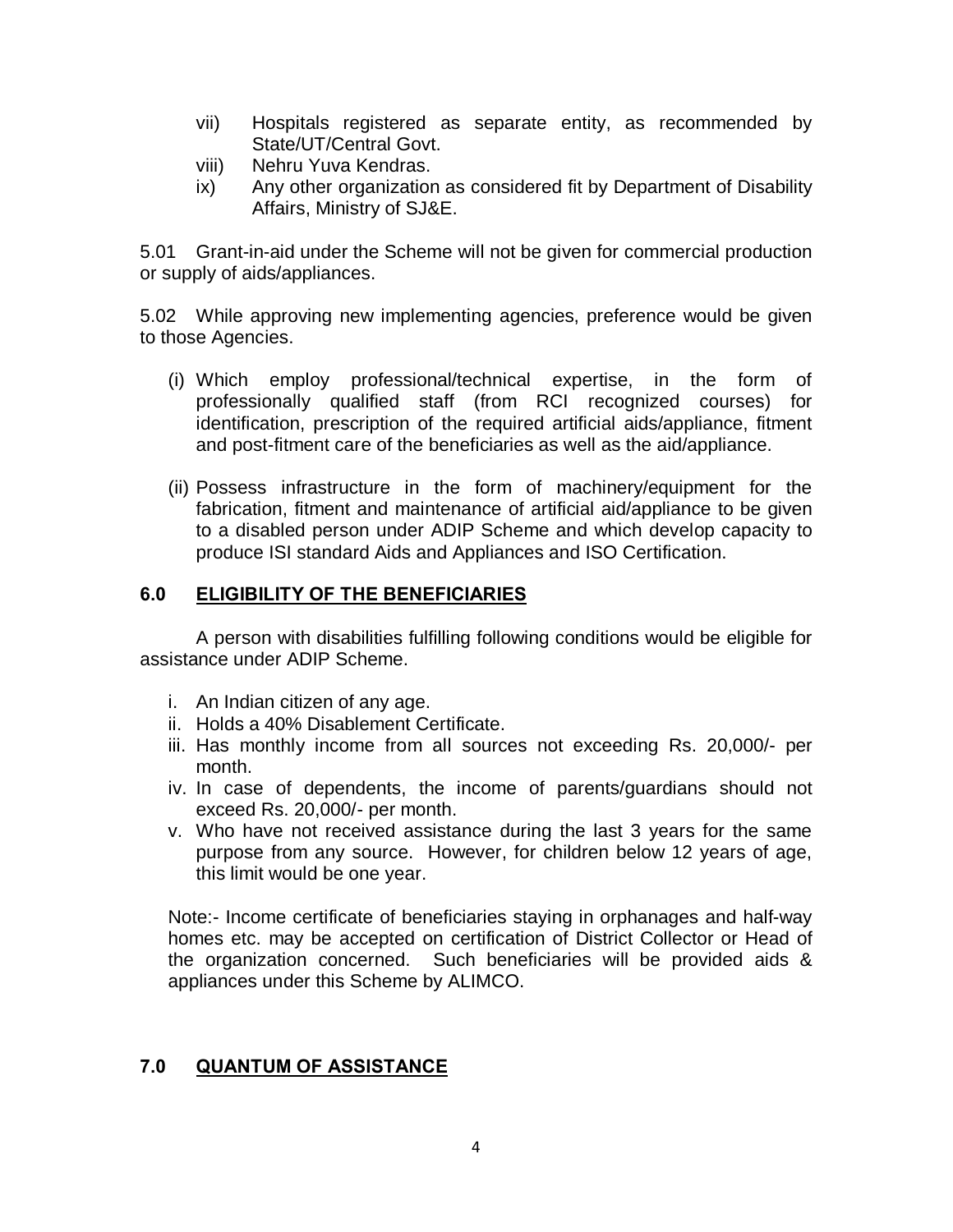(i) For aids and appliances costing upto Rs. 10,000/-.

Aids/appliances which do not cost more than Rs. 10,000/- are covered under the Scheme for single disability. However, in the case of SwDs, students beyond IX class, the limit would be raised to Rs.12,000/-

In the case of multiple disabilities, the limit will apply to individual items separately in case more than one aid/appliance is required.

(ii) For providing modern assistive devices for all categories of PwDs both physical and mental and multiple disability impaired groups, e.g. Daisy Book players and other Talking Devices, Net Book Laptop and Digital Magnifiers for visual impairment and Behind the Ear (hearing aid) for hearing impairment, the items will be decided by an Expert Committee constituted in the Department of Disability Affairs with the approval of Minister for Social Justice & Empowerment. The extent of financial support would be limited to Rs. 10,000 for each disability and Rs. 12,000 for students with disabilities in respect of devices costing upto Rs. 20,000. Further, all expensive items costing above Rs. 20,000, except cochlear implant, eligible for assistance under the scheme, subject to income ceiling, would be listed out. Government of India shall bear 50% of cost of these items thus listed by the Committee and the remainder shall be contributed by either the State Govt. or the NGO or any other agency or by the beneficiary concerned subject to prior approval of Ministry on case to case basis; limited to 20% of the Budget under the Scheme.

(iii) Cochlear implant

Ministry of Social Justice and Empowerment will recognize an Institute of national stature from each zone to recommend children eligible under the Scheme for cochlear implant, with a ceiling of Rs.6.00 lakh per unit to be borne by the Government. Ministry will also identify and recognize the Institutes in the zones wherein the surgery will be undertaken. Ministry will identify suitable agencies for providing cochlear implant (500 children per year) under the Scheme. Income ceiling for the beneficiaries will be same as for other aids/appliances.

**Note: -** Beneficiaries will be linked with Aadhar number or Ration Card or Voter Icard from 2014-15 and with Aadhar number from 2015-16.

7.01 The amount of assistance will be as follows:-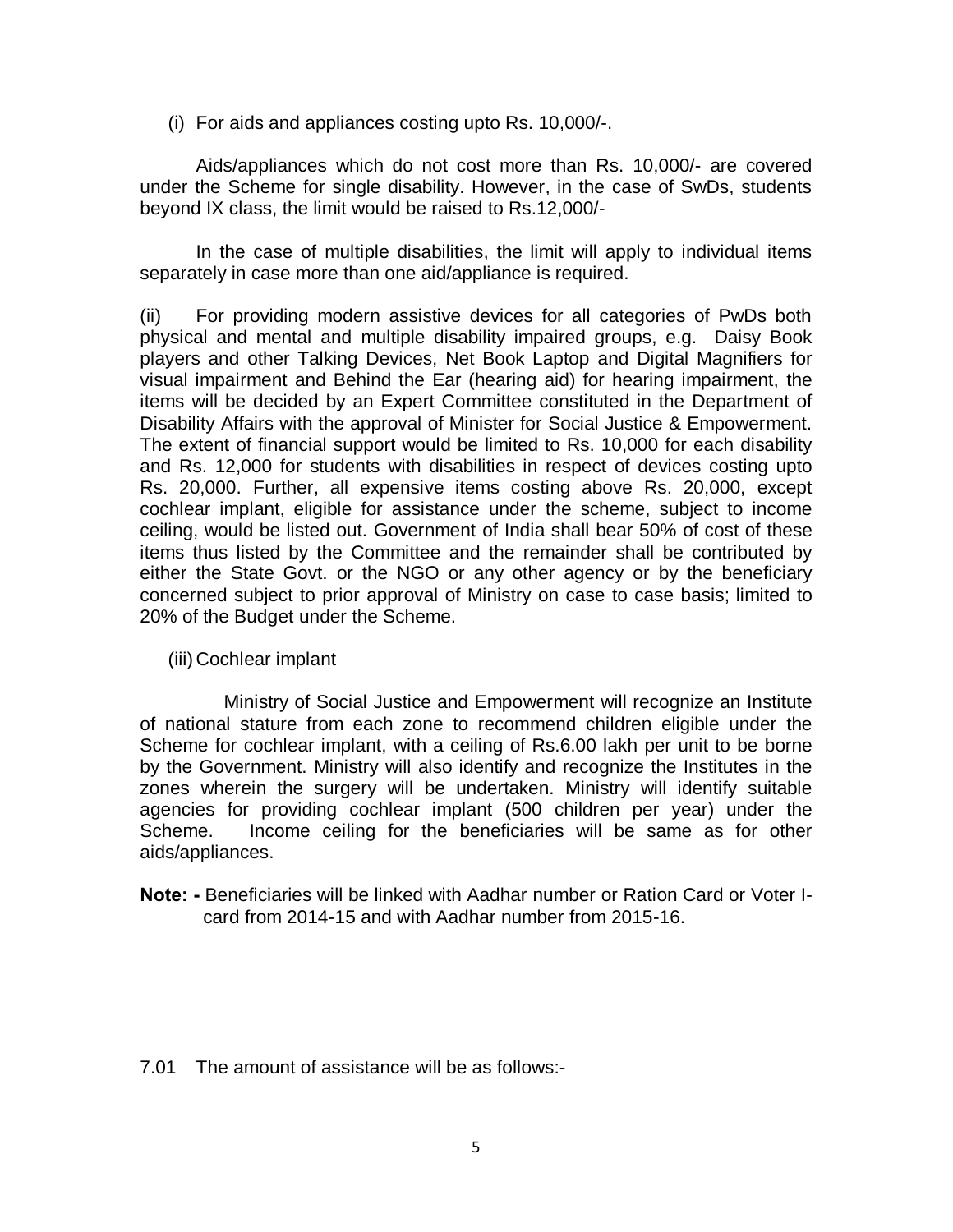| Total Income                                                                       | <b>Amount of Assistance</b>                                             |
|------------------------------------------------------------------------------------|-------------------------------------------------------------------------|
| (i) Upto Rs. $15,000/-$ per month<br>(ii) Rs.15,001/- to Rs. 20,000/- per<br>month | (i) Full cost of aid/appliance<br>(ii) 50% of the cost of aid/appliance |

7.02 Travelling cost would be admissible separately to the PwD and one escort limited to bus fare or railway, subject to a limit of Rs. 250/- each person, irrespective of number of visits to the centre. The beneficiary should attend the Rehabilitation Centre nearest to his/her place of residence except in the North-Eastern Region where he may be allowed travel cost for travelling outside the Region till such facilities become available within the North Eastern Region.

7.03 Further, boarding and lodging expenses at the rate of Rs. 100/- per day for maximum duration of 15 days would be admissible, only for those patients whose total income is upto Rs.15, 000/- per month and the same will be allowed to attendant/escort. Boarding and lodging expenses will be admissible for the following:-

## **i) Locomotor:**

- a) Corrective/reconstructive surgery
- b) Cases requiring stay for fitment of artificial limb/caliper
- **ii) Hearing:** Cases requiring stay for earmould fabrication/fitment

### **iii) Visual:** Cataract surgery

Implementing agencies will, as far as possible, avail the facilities of boarding and lodging available in the Dharamshalas attached to Hospitals.

## 8.0 **TYPES OF AIDS/APPLIANCES**

The following aids and appliances may be allowed for each type of disability. However, any other item as notified from time to time by the Ministry of Social Justice and Empowerment for the purpose will also be allowed.

#### **8.01 LOCOMOTOR DISABLED**

a) All prosthetic and orthotic devices, mobility aids, surgical foot wears, MCR chappals, all types of devices for ADL (activity of daily living) as recommended by expert committee from time to time.

b) Motorized tricycles and wheelchairs for severely disabled and for Quadriplegic (SCI), Muscular Dystrophy, Stroke, Cerebral Palsy, Hemipeligia and any other person with similar conditions, where either three/four limbs or one half of the body are severely impaired. Extent of subsidy would be Rs.25,000/-. This will be provided to the persons of age of 18 years and above, once in ten years.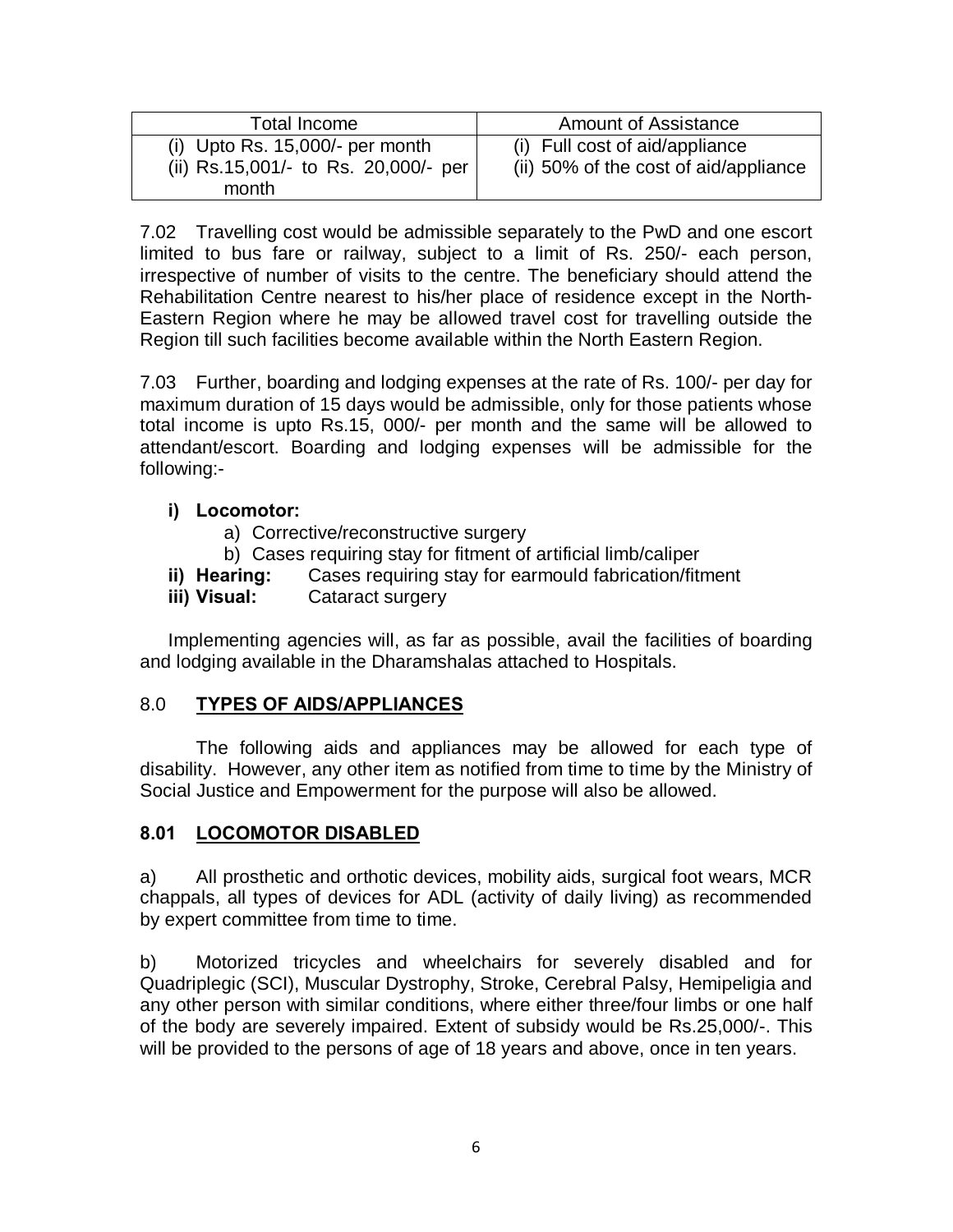## **8.02 VISUALLY DISABLED INCLUDING DEAF BLIND AND WITH OTHER DISABILITIES**.

- i. Accessible Mobile Phone to visually impaired students of the age 18 years and above only, once in five years and to provide Laptop, Braille Note Taker and Brallier to school going disabled students  $(10<sup>th</sup>$  and above), once in 10 years.
- ii. Learning equipments.
- iii. Braille writing equipments.
- iv. Communication equipments, Braille attachments for telephone for deafblind persons.
- v. Low vision aids.
- vi. Special mobility aids for visually disabled people with muscular dystrophy or cerebral palsy like adapted walkers as recommended by expert committee from time to time.

#### **8.03 HEARING DISABLED**

- i. Various types of hearing aids, including BTE etc.
- ii. Educational kits.
- iii. Assistive and Alarm devices.

#### **8.04 MENTALLY DISABLED**

Any suitable device /kit/learning material as advised by expert committee from time to time

#### **8.05 MULTIPLE DISABILITY, INCLUDING LEPROSY CURED WHEREVER REQUIRED**

Any suitable device as advised by expert committee from time to time.

#### **8.06 Periodic revision of aids/appliances**

List of assistive devices may be revised periodically by the Department of Disability Affairs, without seeking the approval of Cabinet Committee on Economic Affairs, within the financial ceiling prescribed. Department may also issue further guidelines in pursuance of aims & objective of the Scheme.

#### **8.07 Research & Development**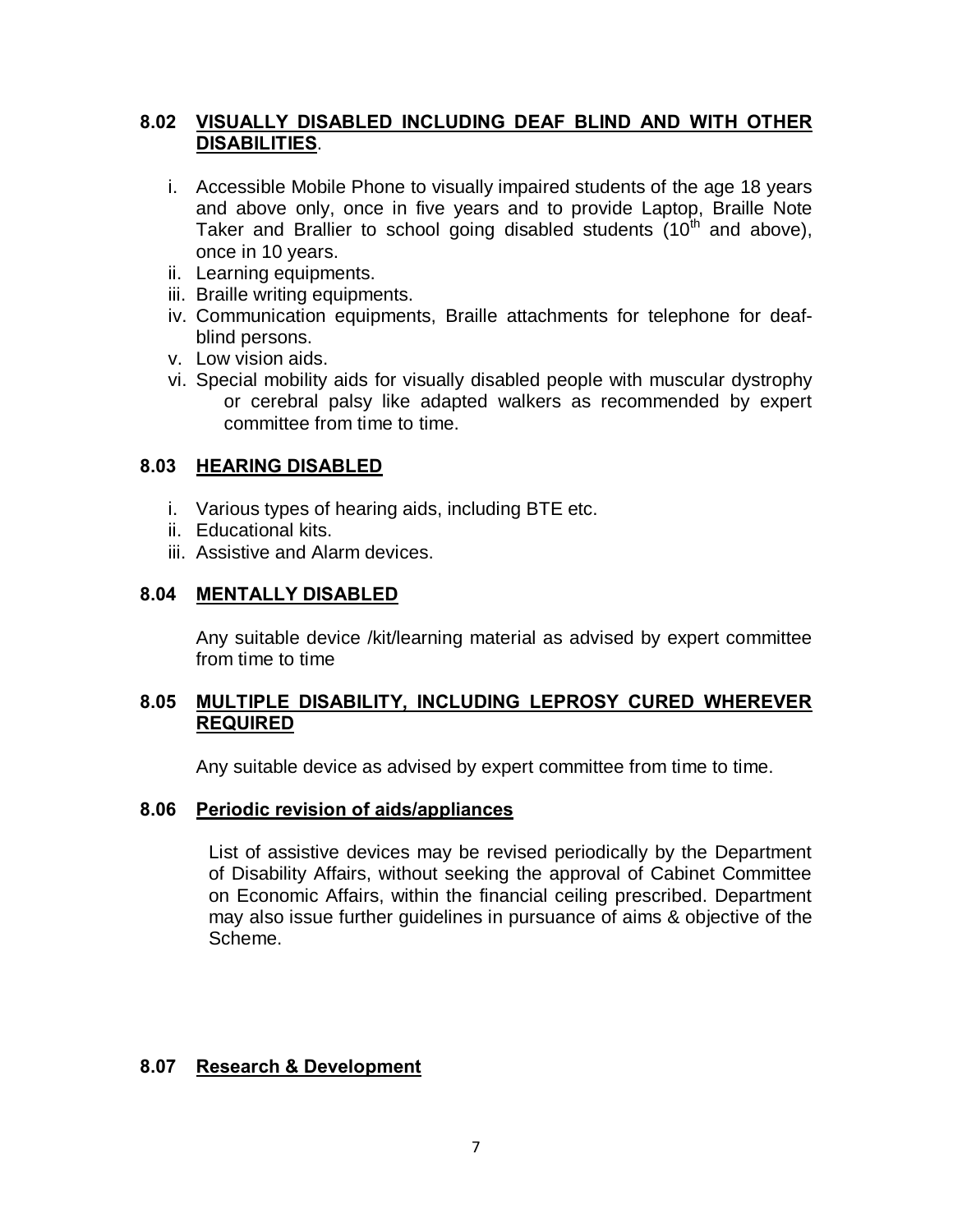1% of Budget under the Scheme may be used for Research in aids & assistive devices and seeking accreditation with international bodies of equivalent standard of ISI. Details to be worked out by expert committee in the Department from time to time.

### **9.0 PROCEDURE FOR RECEIPT OF GRANT-IN-AID BY AN IMPLEMENTING AGENCY.**

The organizations will submit their application in the prescribed format **(Annexure-I & II)** to the Department of Disability Affairs through concerned State Government/UT Administration in respect of new case and through State Government/UT/National Institute under Department of Disability Affairs for ongoing cases.

The application should be accompanied with following documents/information (duly attested).

- a. A copy of Registration Certificate u/s 51/52 of Persons with Disabilities (Equal Opportunities, Protection of Rights and Full Participation Act (PwD Act), 1995.
- b. A copy of Registration Certificate under Societies Registration Act, 1860 and their branches, if any, separately or Charitable Trust Act.
- c. Names and details of the Members of Management Committee of the Organization **(Annexure-III)**
- d. A copy of Rules, Aims and Objectives of the Organization.
- e. A copy of Certified Audited Accounts and Annual Report for the previous year (showing that the organization is financially sound).
- f. The Implementing Agencies already receiving grant-in-aid under the Scheme should also furnish the list of beneficiaries assisted from the grant-in-aid released to them in the previous year, as per proforma given in Annexure-IV in CD in Excel programme and summary of beneficiaries covered in hard copy not exceeding two pages.
- g. Utilization Certificate as per **Annexure-V** may be given.
- h. The Implementing Agencies shall provide one year free maintenance of the aids & assistive devices supplied by them.
- i. The organization will provide reservation to SC/ST/OBC and disabled persons in accordance with instructions issued by Govt. of India from time to time if its employees are more than 20 persons on a regular basis.
- j. Implementing agency should also maintain a website and upload details of grants received, utilized and list of beneficiaries alongwith photo and Ration Card Number/voter ID Number/Adhar Card Number, as the case may be.

## **10.0 RECOMMENDATION**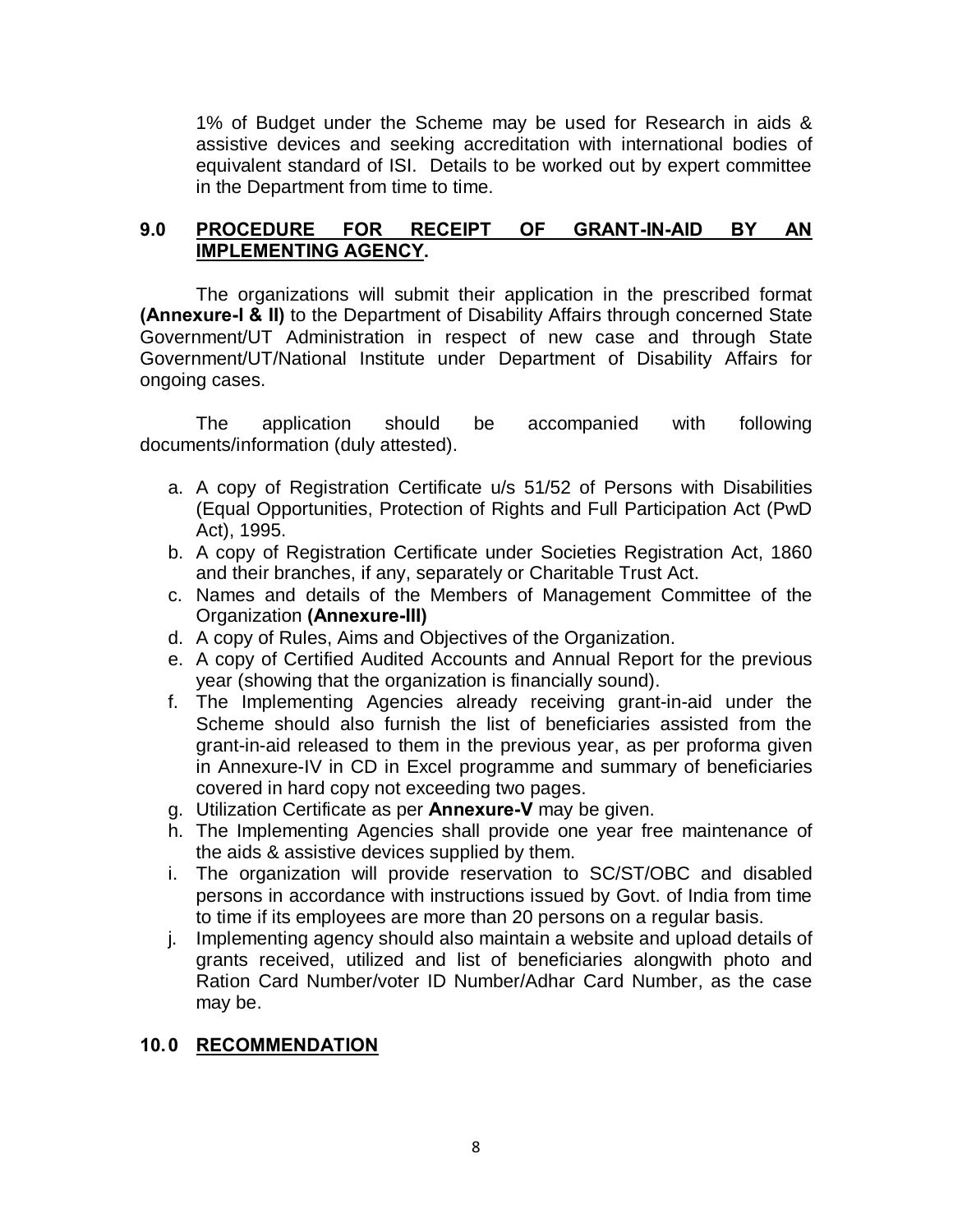The State Government/UT Administration/National Institute/Any other agency authorized by the Ministry should send its recommendation to the Department of Disability Affairs. However, no recommendation is required in case of National Institute and ALIMCO and other organizations working under the administrative control of Ministry of Social Justice and Empowerment.

### **11.0 SANCTION/RELEASE OF GRANT-IN-AID**

The Implementing Agencies will be sanctioned grant-in-aid in a particular financial year after receiving recommendations from State Government/UT Administration/National Institute/any other agency authorized by Department of Disability Affairs. The subsequent financial assistance would be sanctioned after receipt of Utilization Certificate as prescribed.

Third party evaluation shall be done for the implementing agency. Expert Committee shall also be the Monitoring Committee and shall appoint the third party evaluation agencies. The Committee shall sit at least twice a year.

11.1 The recommending authority shall conduct sample checking of beneficiaries regarding utilization of grant-in-aid by the Implementing Agency. The sample checking would cover at least 15% (in case of GIA upto Rs. 10.00 lakh) and 10% (in case of GIA exceeding Rs. 10.00 lakh).

11.2 The grant-in-aid would normally be released in one installment if GIA is less than Rs. 10 lakh. However, this limit will not apply for special camps held with the approval of Department of Disability Affairs. Quantum of 1<sup>st</sup> and 2<sup>nd</sup> installment will be decided by the Department keeping in view the provisions under General Financial Rules and also in consultation with Integrated Finance Division.

11.3 Implementing agencies shall use 5% of the grant-in-aid as administrative/overhead expenses for conducting awareness, assessment and follow-up camps.

#### **12.0 CONDITIONS FOR ASSISTANCE**

- i) The Implementing Agency shall obtain a certificate from the concerned competent authority regarding monthly income of beneficiaries.
- ii) The Implementing Agency will maintain a register in the prescribed proforma **(Annexure-VI**) about the beneficiaries assisted under the Scheme.
- iii) The Implementing Agency shall maintain a separate account of funds received and utilized from the Ministry of Social Justice and Empowerment under the Scheme. The fund should be kept in a separate bank account, to be operated under ADIP Scheme duly certified by C.A.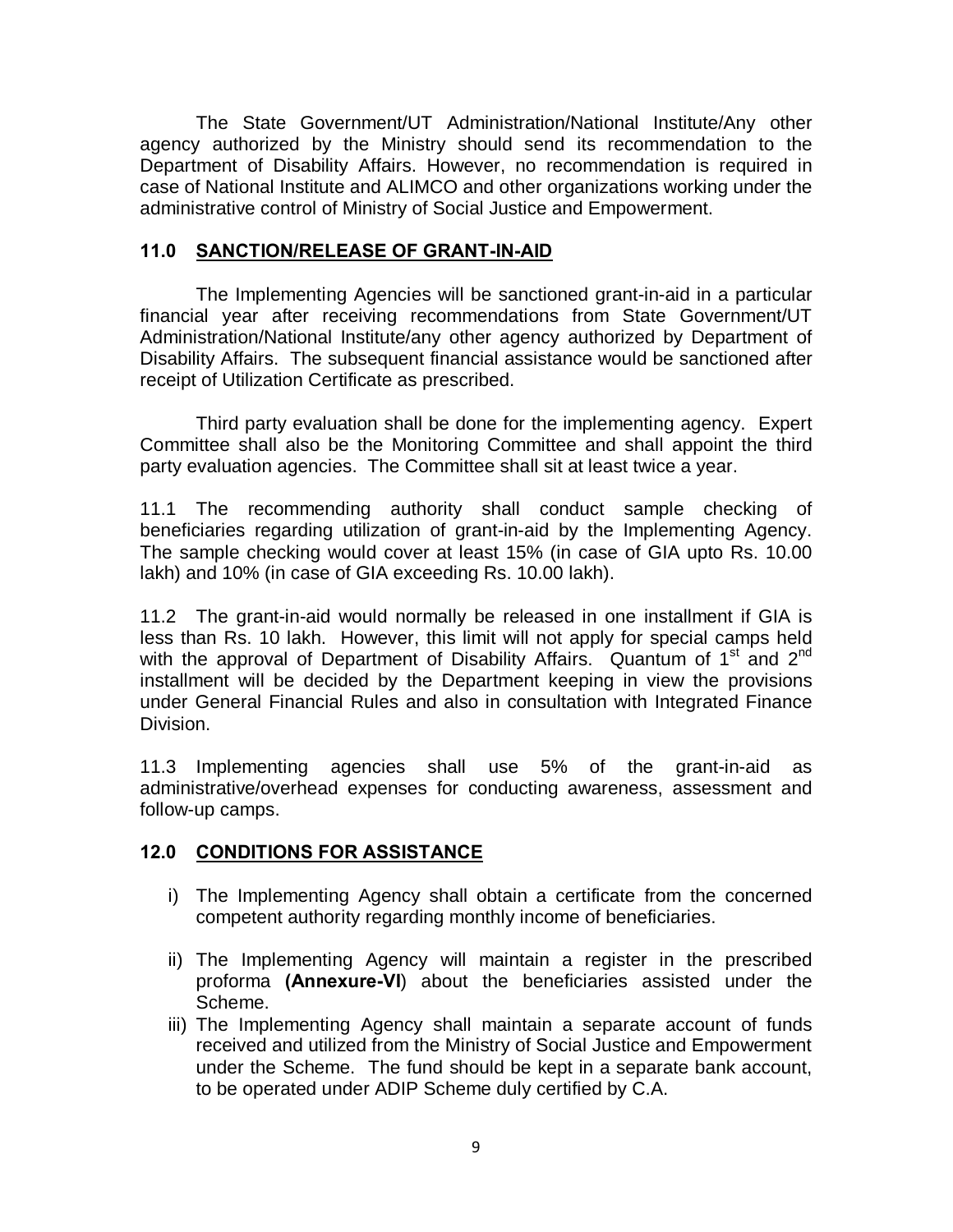- iv) A certificate from the Head of the Implementing Agency to the effect that the funds have been utilized. A list of beneficiaries as per proforma given in Annexure-IV assisted by the organization that the funds given by the Ministry will be furnished along with the yearly application as per procedure indicated in para 9 in CD in Excel programme.
- v) The final accounts for a financial year will be rendered through utilization certificate and audited accounts signed by Chartered Accountant within six months of the close of the financial year along with bill & vouchers.
- vi) The Implementing Agency will obtain an undertaking from the beneficiary that he/she has not obtained such aid from any other agency/source during the last three years and that he/she will keep it for his/her bona fide use.
- vii) The Implementing Agency will be open to inspection by an officer/third party agency authorized by Union Ministry of Social Justice and Empowerment or the State Government/UT Administration/National Institutes/DRCs etc.
- viii) When the Government of India has reasons to believe that the sanction is not being utilized for the approved purpose the amount would be recovered from the implementing agency with interest and no further assistance would be given to the agency. Ministry will be at liberty to blacklist such organization and to take legal action as per law.
- ix) The implementing agencies would not incur any liability under the Scheme, unless the funds have been sanctioned to them, except in the case of an implementing agency who has distributed approved aids and devices as per norms/cost ceiling under the Scheme against loan as certified by Chartered Accountant and such money to be operated from a separate account limited to amount of last year optaint-in-aid. Department of Disability Affairs will not bear interest burden on the loan amount.
- x) Reservation for SC/ST/OBC beneficiaries under the Scheme as per the Government norms and at least 25% of the overall beneficiaries need to be girl child/women.
- xi) All camps will display the details of the Scheme & assistance received there under and the website of the Ministry [\(www.socialjustice.nic.in\)](http://www.socialjustice.nic.in/). Photos of the camps held will also be uploaded on the website of the Implementing Agency.

\*\*\*\*\*\*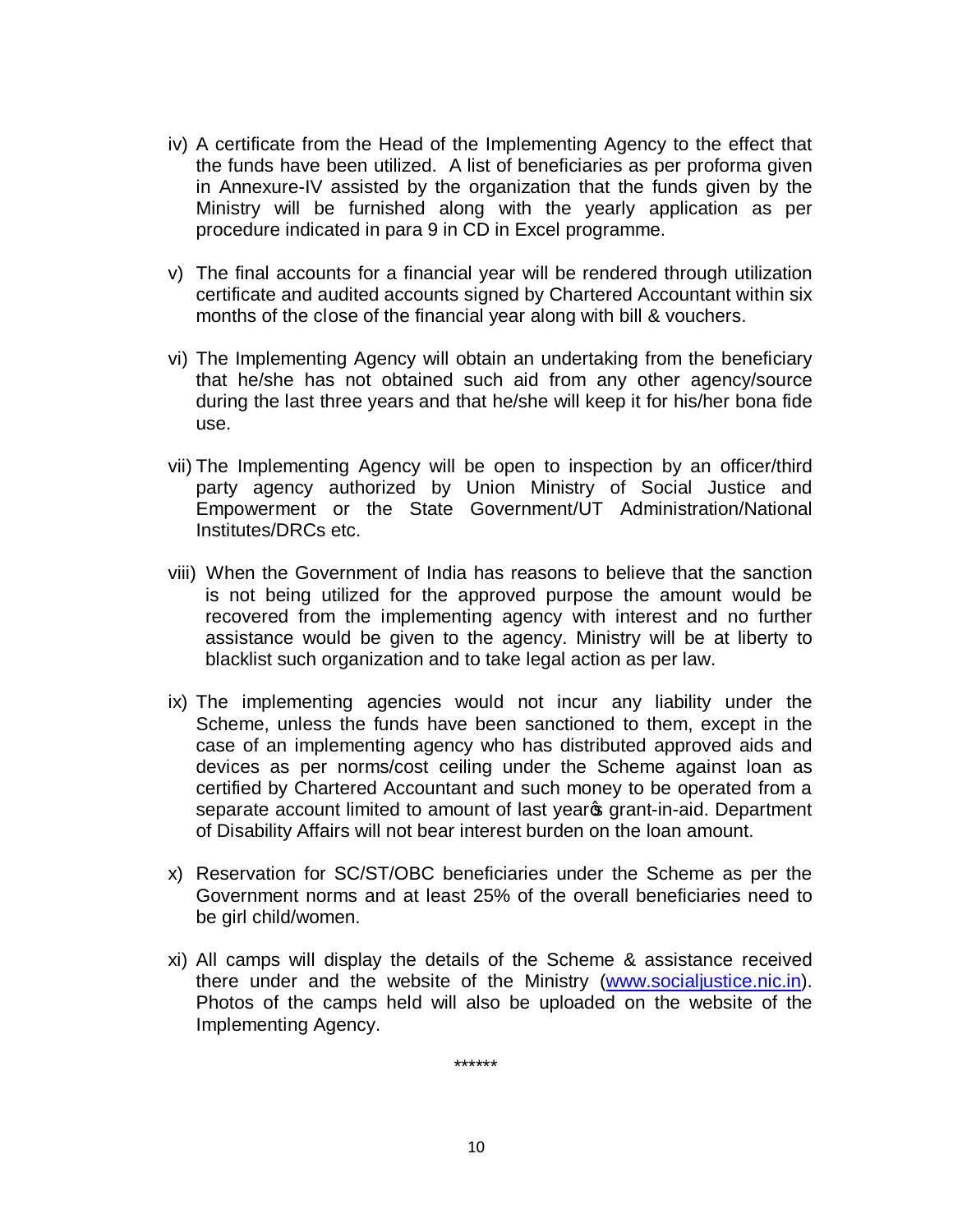**Annexure-I**

### **Application for Central Scheme of Assistance to Disabled Persons for Purchase/Fitting of Aids/Appliances**

From: Date:

To

The Secretary to the Government of India Department of Disability Affairs Ministry of Social Justice and Empowerment Shastri Bhavan, New Delhi.

Subject: Assistance under the Central Scheme of Assistance to Disabled Persons for purchase/fitting of aids/appliances (ADIP Scheme).

I submit herewith an application for a grant for the vear $\tilde{p}$   $\tilde{p}$   $\tilde{p}$   $\tilde{p}$   $\tilde{p}$   $\tilde{p}$   $\tilde{p}$   $\tilde{p}$   $\tilde{p}$  of the Scheme of Assistance to Di sabled Persons for purchase/fitting of Aids/Appliances. I certify that I have read the rules and regulations of the Scheme and I undertake to abide by them on behalf of the Management. I further agree to the following conditions:

- (a) All assets acquired wholly or substantially out of the Central grant shall not be encumbered or disposed off or utilized for purpose other than those for which the grant is given. Should the Institution/Organization cease to exist at any time, such properties shall revert to the Government of India.
- (b) The accounts of the grant thus given shall be properly and separately maintained. The accounts shall always be open to check by an officer deputed by the Govt. of India or the State Government. They shall also be open to a test check by the Comptroller and Auditor General of India at his discretion.
- (c) If the State or the Central Govt. have reasons to believe that the grant is not being utilized for approved purpose, the Govt. of India may stop payment of further installments and recover earlier grants in such a manner as they may decide.
- (d) The Institution shall exercise reasonable economy in the implementation of the Scheme.
- (e) The Organization will obtain an undertaking from the beneficiaries as required under the scheme, before fitting/giving of aids/appliances.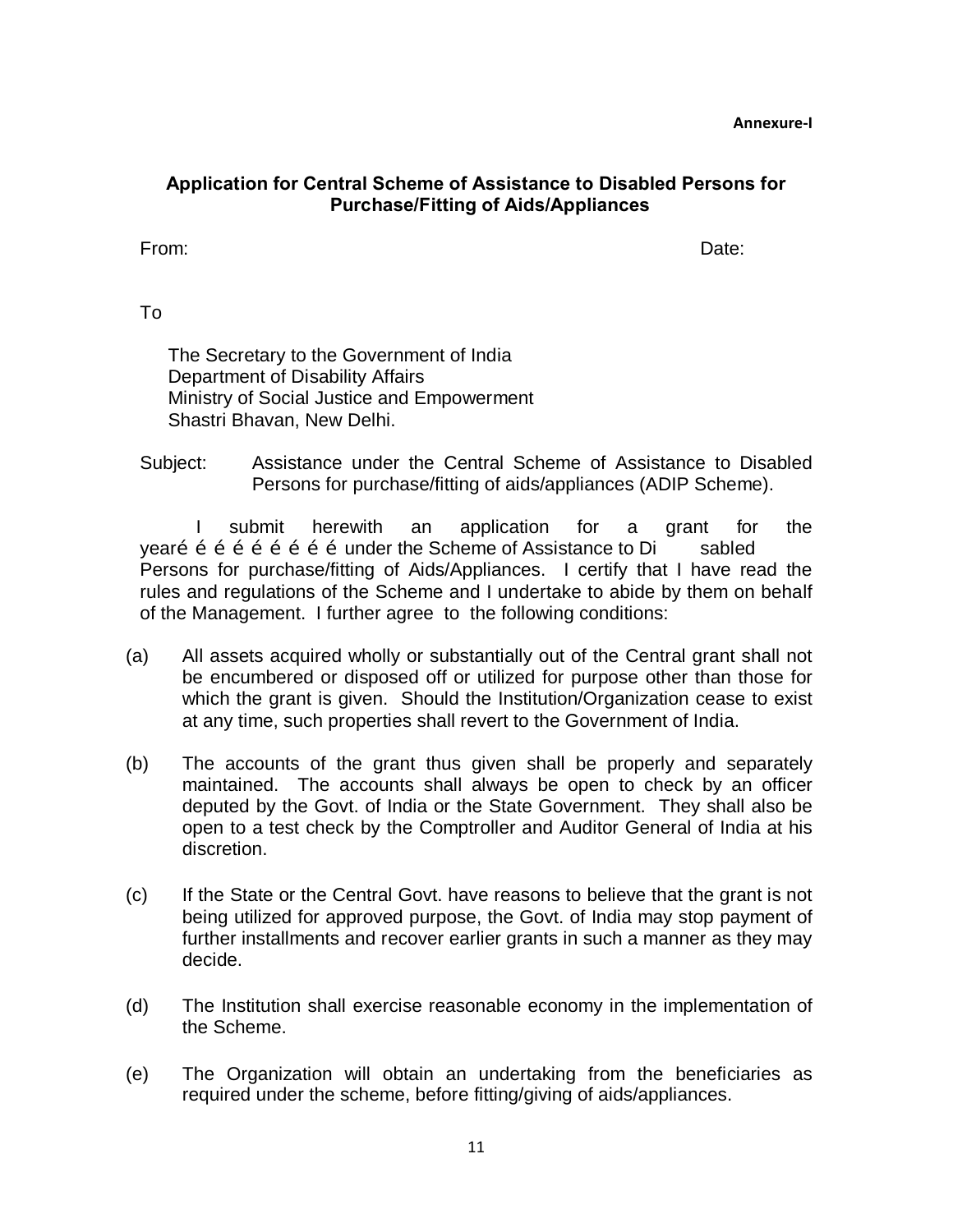(f) The Institution will implement the Scheme in the Districts under banner of Ministry of Social Justice & Empowerment in the manner prescribed and after making wide publicity and information to District Magistrate office, State Government, local M.P. and M.L.A.

Yours faithfully,

(Signature)

(Designation) (Office Stamp)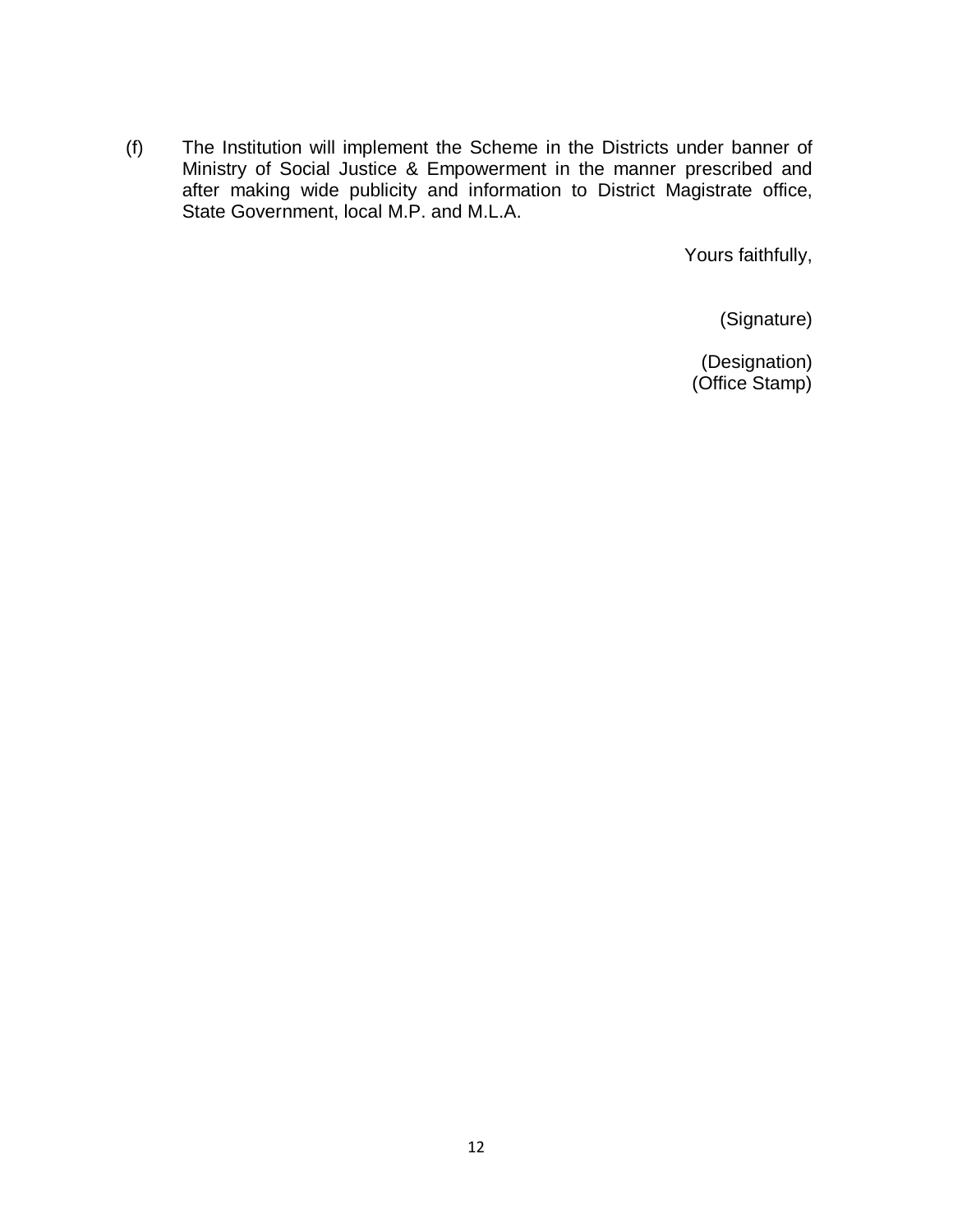### **Annexure**-**II**

# **Ministry of Social Justice and Empowerment**

## **Department of Disability Affairs**

Name of the Scheme:

| 1.  |             | Organisation                                                                                                                                                                          |   |          |
|-----|-------------|---------------------------------------------------------------------------------------------------------------------------------------------------------------------------------------|---|----------|
|     | Name        | Address (Office)<br>(Project)                                                                                                                                                         |   |          |
|     |             | Phone (Office)<br>(Project)                                                                                                                                                           | İ |          |
|     |             | Fax (Office)<br>(Project)                                                                                                                                                             |   |          |
|     |             | E-mail (Office)<br>(Project)                                                                                                                                                          |   |          |
| 2.  | (i)<br>(ii) | Attested copy of Societies<br><b>Registration under Societies</b><br>Registration Act and PwD Act.<br>Registration No. and date<br>of Registration                                    |   |          |
| 3.  |             | <b>Registration under Foreign</b><br><b>Contribution Act</b>                                                                                                                          |   | (Yes/No) |
| 4.  |             | Memorandum of Association<br>and Bye-laws.                                                                                                                                            |   |          |
| 5.  |             | List of Documents to be attached:                                                                                                                                                     |   |          |
| (a) |             | A copy of the Annual Report for the<br>Previous year which should contain<br>the balance sheet (including receipt<br>and payment accounts), Income and<br><b>Expenditure Account.</b> |   |          |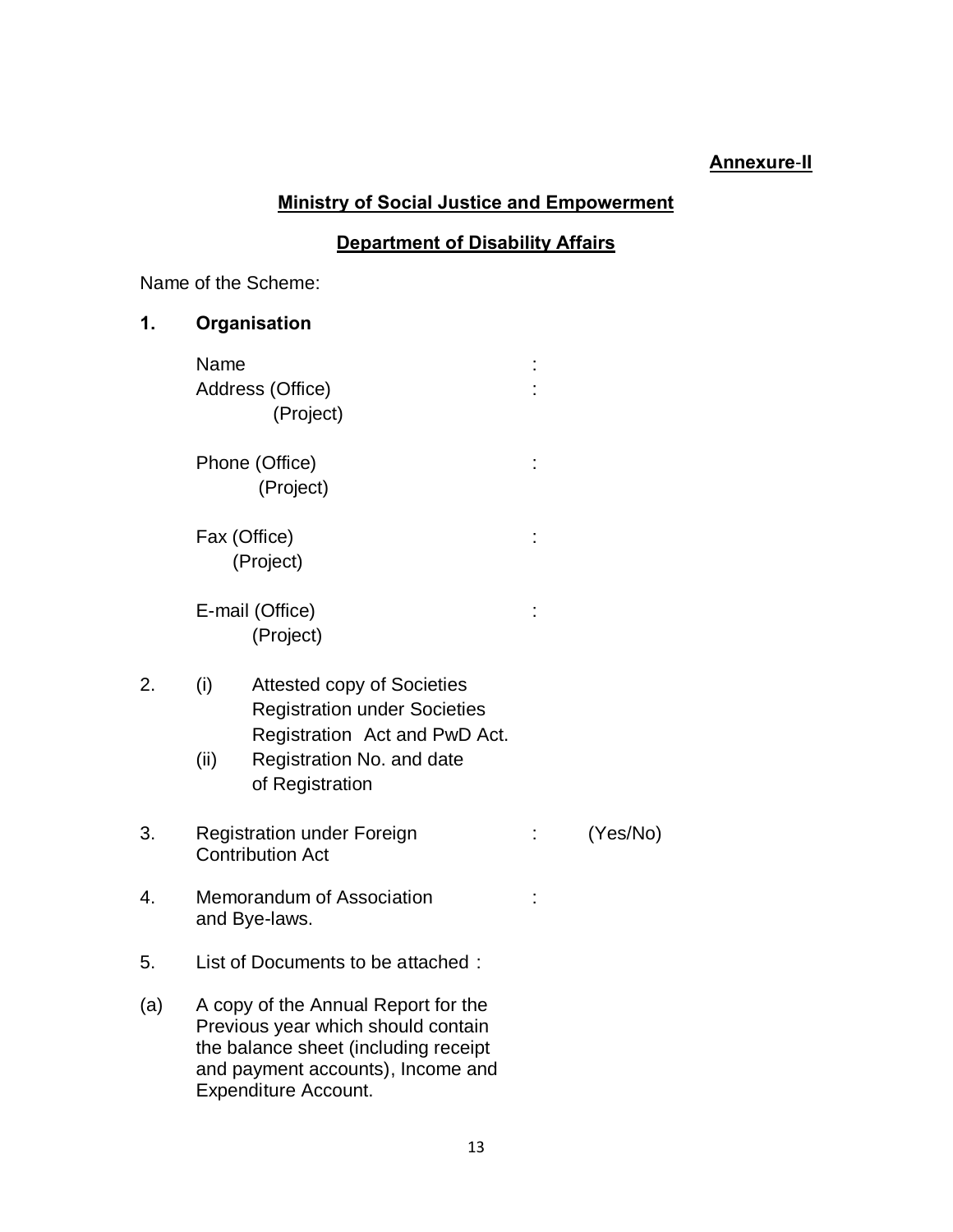- (b) Name & address of the Members : of the Board of Management/ Governing Body (As per format at Annexure-VI)
- 6. Details of the project for which the : Grant-in-aid is being applied.
- 7. Details of beneficiaries from previous years grant in the following format.

| S.N        | Nam           | No. of     | <b>Mobilit</b> | Prosthe  | Hearin | Aids    | MR.     | Correcti |
|------------|---------------|------------|----------------|----------|--------|---------|---------|----------|
| 0.         | e of          | beneficiar | y aids         | tic and  | g aid  | and     | related | ve       |
|            | <b>Distri</b> | ies        | like           | orthotic | and    | assisti | assisti | surgerie |
|            | ct            |            | tricycle       | devices  | other  | ve.     | ve      | S        |
|            |               |            |                |          | device | device  | device  |          |
|            |               |            | wheel-         |          | s for  | s for   | S       |          |
|            |               |            | chair,         |          | hearin | blind,  |         |          |
|            |               |            | crutch         |          | g      | deaf-   |         |          |
|            |               |            | es,            |          | disabl | blind & |         |          |
|            |               |            | walker         |          | ed     | low     |         |          |
|            |               |            | s, etc.        |          |        | vision  |         |          |
|            |               |            |                |          |        |         |         |          |
|            |               |            |                |          |        |         |         |          |
|            |               |            |                |          |        |         |         |          |
| <b>Tot</b> |               |            |                |          |        |         |         |          |
| al         |               |            |                |          |        |         |         |          |

No. of aids and appliances distributed

(a) No. of SC/ST/girl child/women (category-wise) out of total beneficiaries.

- (b) Proposed number of disabled expected to be covered during current financial year.
- 8. Details of staff available **in the State State** is
- 9. Details of GIA received under other Schemes of -

State Governmentõ õ õ õ õ õ õ õ õ õ õ . Central Governmento o o o o o o o o o . Other sourceso o o o o o o o o o o o o o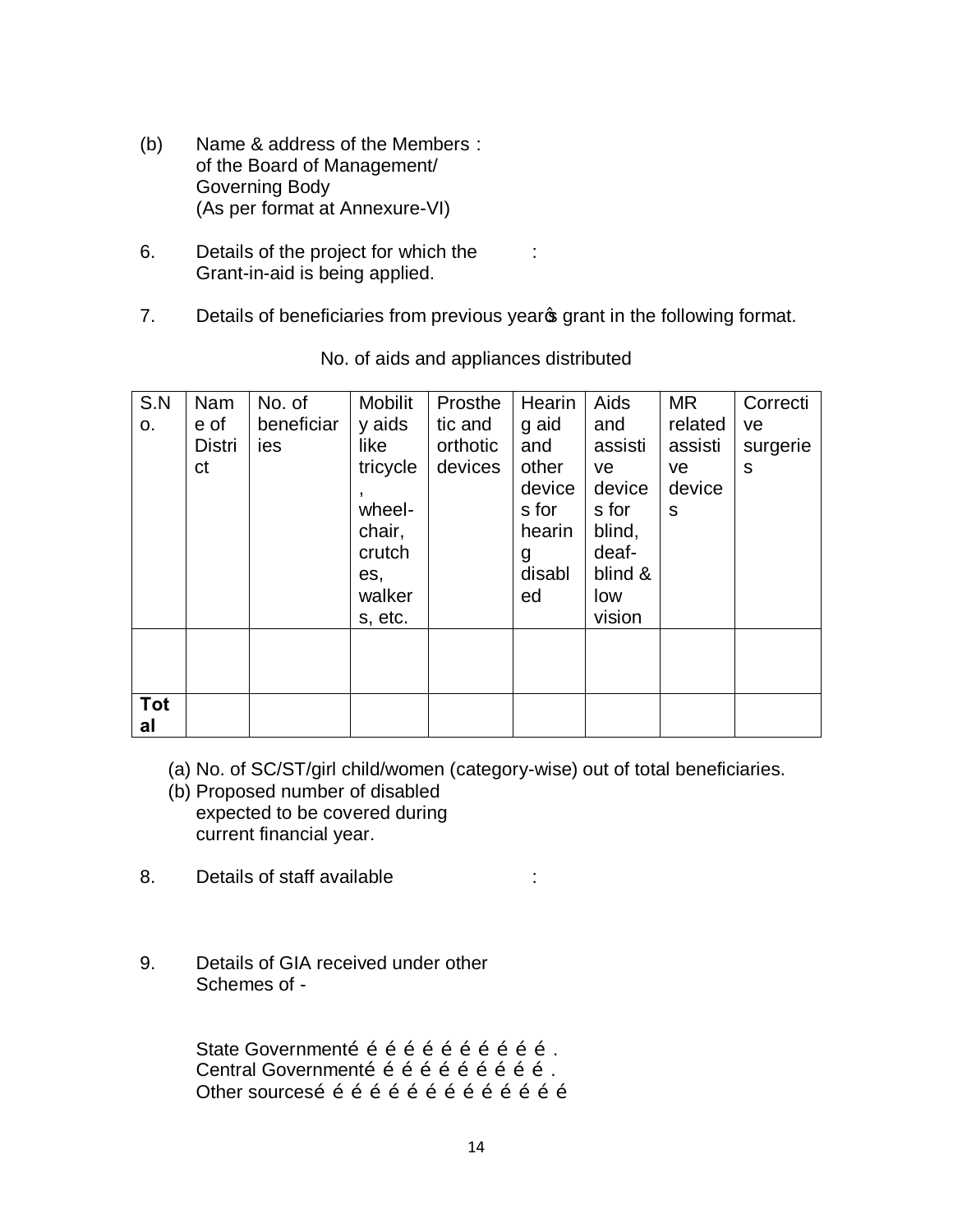10. I have read the scheme and fulfill the requirement and conditions of the Scheme. I undertake to abide by all the conditions of the Scheme. I also undertake that:

- (a) The funds will not be utilized for any other purposes.
- (b) A separate account will be maintained for the funds received from the Ministry under the Scheme.
- (c) The organization will provide post-distribution care to the beneficiaries as well as aids/appliances, on demand.

| Signature |  |
|-----------|--|
|           |  |
|           |  |
|           |  |
|           |  |
|           |  |
|           |  |
|           |  |

**Note: Wherever not applicable, specially in case of New Organisation, please write : N.A.**

**\_\_\_\_\_\_\_\_\_\_\_\_\_\_\_\_\_\_\_\_\_\_\_\_\_\_\_\_\_\_\_\_\_\_\_\_\_\_\_\_\_\_\_\_\_\_\_\_\_\_\_\_\_\_\_\_\_\_\_\_**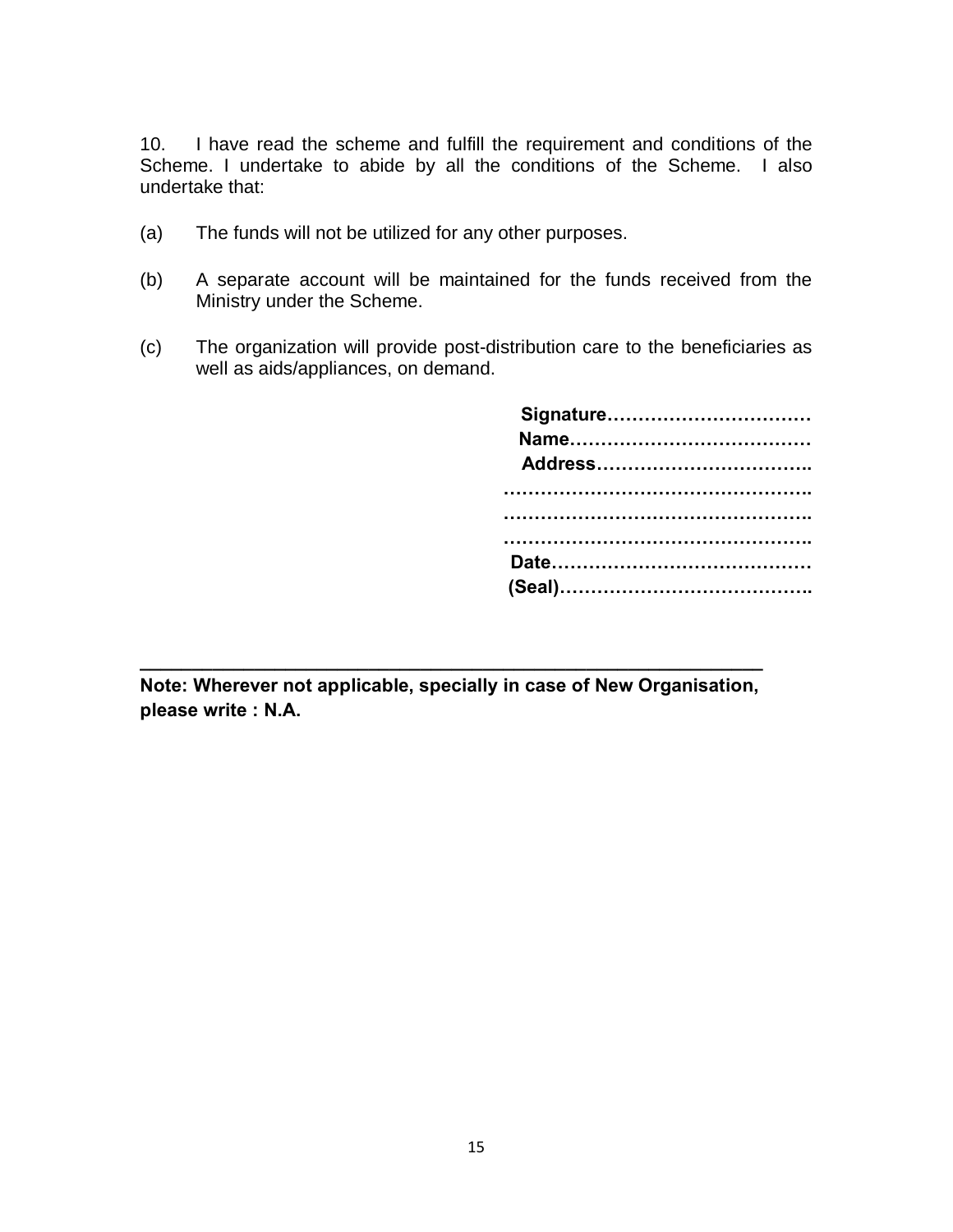### **Ministry of Social Justice and Empowerment**

### **Department of Disability Affairs**

### **Name of the Scheme:**

### **1. APPLICATION FORM FOR THE 2ND INSTALLMENT**

### **Organisation**

| Name<br>Address (Office)<br>(Project) |  |
|---------------------------------------|--|
| Phone (Office)<br>(Project)           |  |
| Fax (Office)<br>(Project)             |  |
| E-mail (Office)<br>(Project)          |  |

Total:

A. Applied in current year in the state of the state of the state of the state of the state of the state of the state of the state of the state of the state of the state of the state of the state of the state of the state

B. Received as  $1<sup>st</sup>$  Installment :

C. Applied for  $2^{nd}$  Installment :

3. The applicant organization should enclose the Utilisation Certificate of the 1<sup>st</sup> Installment.

(i) Utilisation Certificate by C.A. with item-wise expenditure as per the sanction items of grant.

(ii) Details of beneficiaries along with compliance of reservation.

<sup>2.</sup> Grant-in-aid (in Rs.)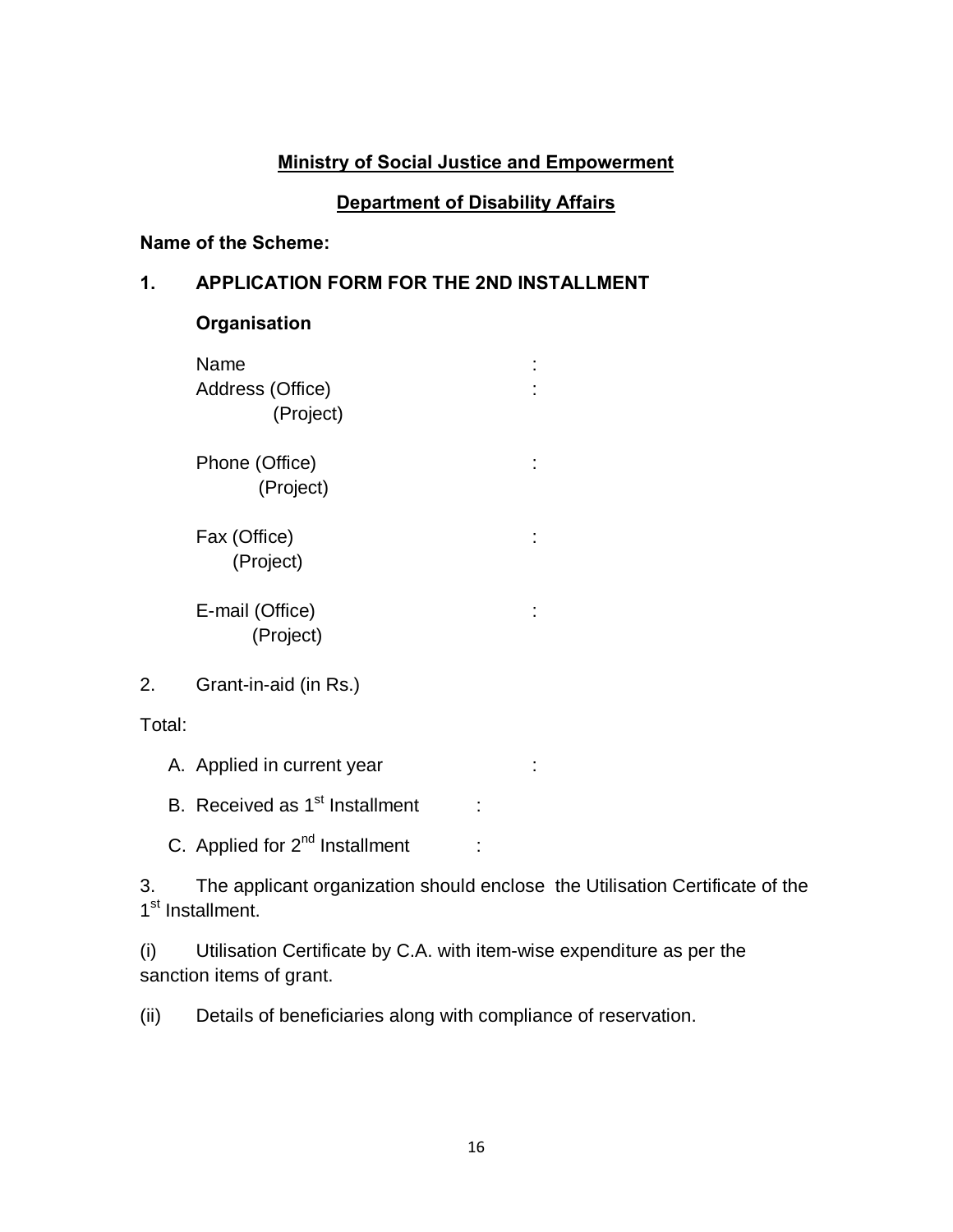(iii) Assets acquired wholly or substantially out of government grants under GFR 19.

(iv) Any other information considered necessary by the organization or as asked for.

(v) Test check report in the prescribed proforma, duly signed and countersigned by the competent authority.

(vi) Proof of purchase for aids/appliances (copies of bills/voucher to be enclosed duly authenticated by the Implementing Agency).

| Signature |
|-----------|
|           |
|           |
|           |
|           |
|           |
|           |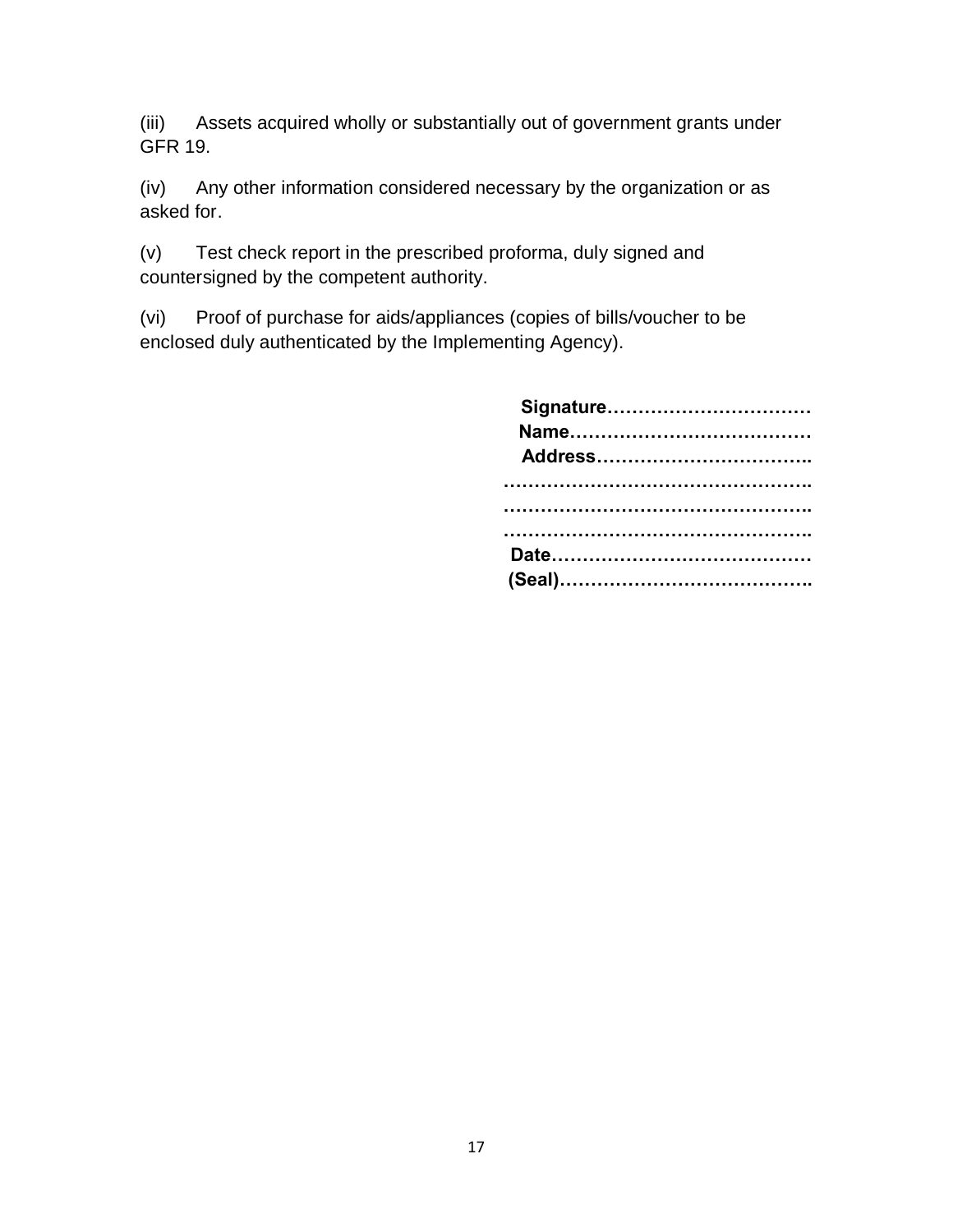## SCHEME OF ASSISTANCE TO DISABLED PERSONS FOR PURCHASE/FITTING OF AIDS/APPLIANCES (ADIP SCHEME)

STATEMENT SHOWING COMPOSITION OF THE MANAGING COMMITTEE

NAME AND POSTAL ADDRESS OF THE ORGANISATION:\_\_\_\_\_\_\_\_\_\_\_\_\_\_\_\_\_\_\_\_\_\_\_\_\_\_\_\_\_\_\_\_\_\_\_\_\_\_\_\_\_\_\_\_\_\_\_\_\_\_

| SI.No.   Name of the Member<br>of the Managing<br>Committee | $S/O$ $D/O$<br>W/o     | Complete<br>residential<br>address | Nature of<br>occupation | Status in<br>the<br>Managing<br>Committee |
|-------------------------------------------------------------|------------------------|------------------------------------|-------------------------|-------------------------------------------|
| 2)                                                          | $\left 3\right\rangle$ |                                    | ΄5                      | 6                                         |
|                                                             |                        |                                    |                         |                                           |
|                                                             |                        |                                    |                         |                                           |
|                                                             |                        |                                    |                         |                                           |
|                                                             |                        |                                    |                         |                                           |

NOTE:

 $\overline{\phantom{a}}$ 

- (I) Certified that the composition of the above Managing Committee is in accordance with the approved Bye-Laws and Memorandum of Association of the organization.
- (II) Certified that the above Managing Committee was elected by the General Body in its meeting held on **EXECUTE:** The life of the Committee is  $from$   $\begin{array}{cccccccccccccc} \text{from} & \begin{array}{cccccccccc} \text{from} & \begin{array}{cccccccccc} \text{from} & \begin{array}{cccccccccc} \text{from} & \begin{array}{cccccccccc} \text{from} & \begin{array}{cccccccccc} \text{from} & \begin{array}{cccccccccc} \text{from} & \begin{array}{cccccccccc} \text{from} & \begin{array}{cccccccccc} \text{from} & \begin{array}{cccccccccc} \text{from} & \begin{array}{cccccccccc} \text{from} & \begin{array}{cccccccccc} \text{from} & \begin{array}{cccccccccc} \text{from} & \begin{array}{cccccccccc} \text{from} & \begin{array}{$

**Signature** 

Name of President/Secretary (in CAPITAL LETTERS)

Office Stamp of the Organisation.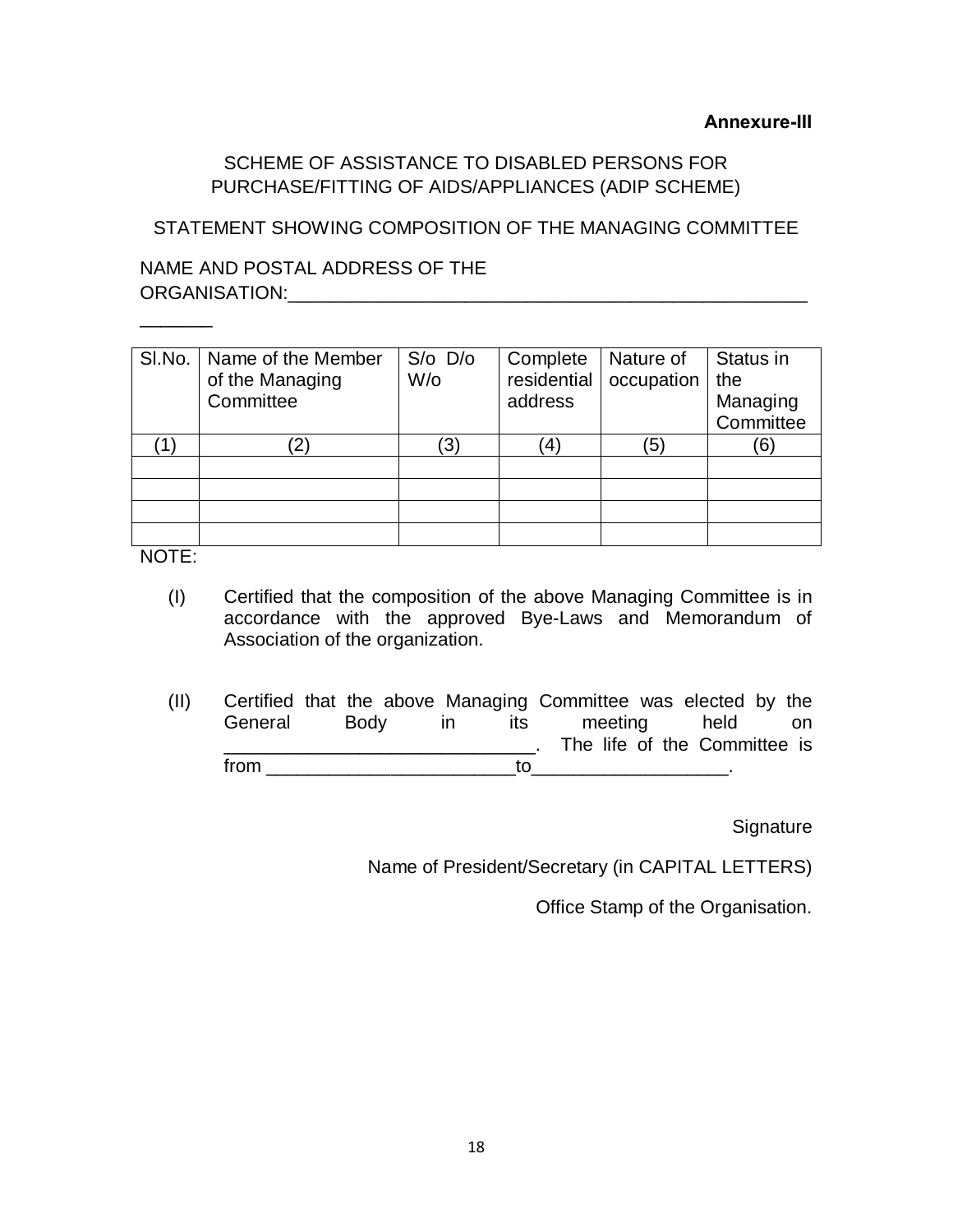### **Annexure-IV**

List of beneficiaries assisted by the agencies implementing the Scheme of Assistance to Disabled for purchase/fitting of aids/appliances to be furnished to Ministry of Social Justice & Empowerment, Department of Disability Affairs.

| No beneficiary | femal |     | aid(given which giv aid |  | SI. Name of   Addres Male/  Age Income Type of   Date on   Cost   Fabrication/<br>  Fitment<br>charges |
|----------------|-------|-----|-------------------------|--|--------------------------------------------------------------------------------------------------------|
|                | 4.    | ⊩5. |                         |  |                                                                                                        |

|        |     | Total cos Subsidy Travel cost   Board |      | Whether                 | Total of | No.of  | Whether |
|--------|-----|---------------------------------------|------|-------------------------|----------|--------|---------|
| of aid |     | provided paid to out- and             |      | any surgical   $12+13+$ |          | days   | accom-  |
|        |     | station bene expense correction       |      |                         | $14+15$  | for    | panied  |
|        |     | ficiary                               | paid | undertaken              |          | which  | bv      |
|        |     |                                       |      |                         |          | stayed | escort  |
| 11.    | 12. | 13.                                   | 14.  | 15.                     | 16.      | 17     | 18.     |

## **Reservation**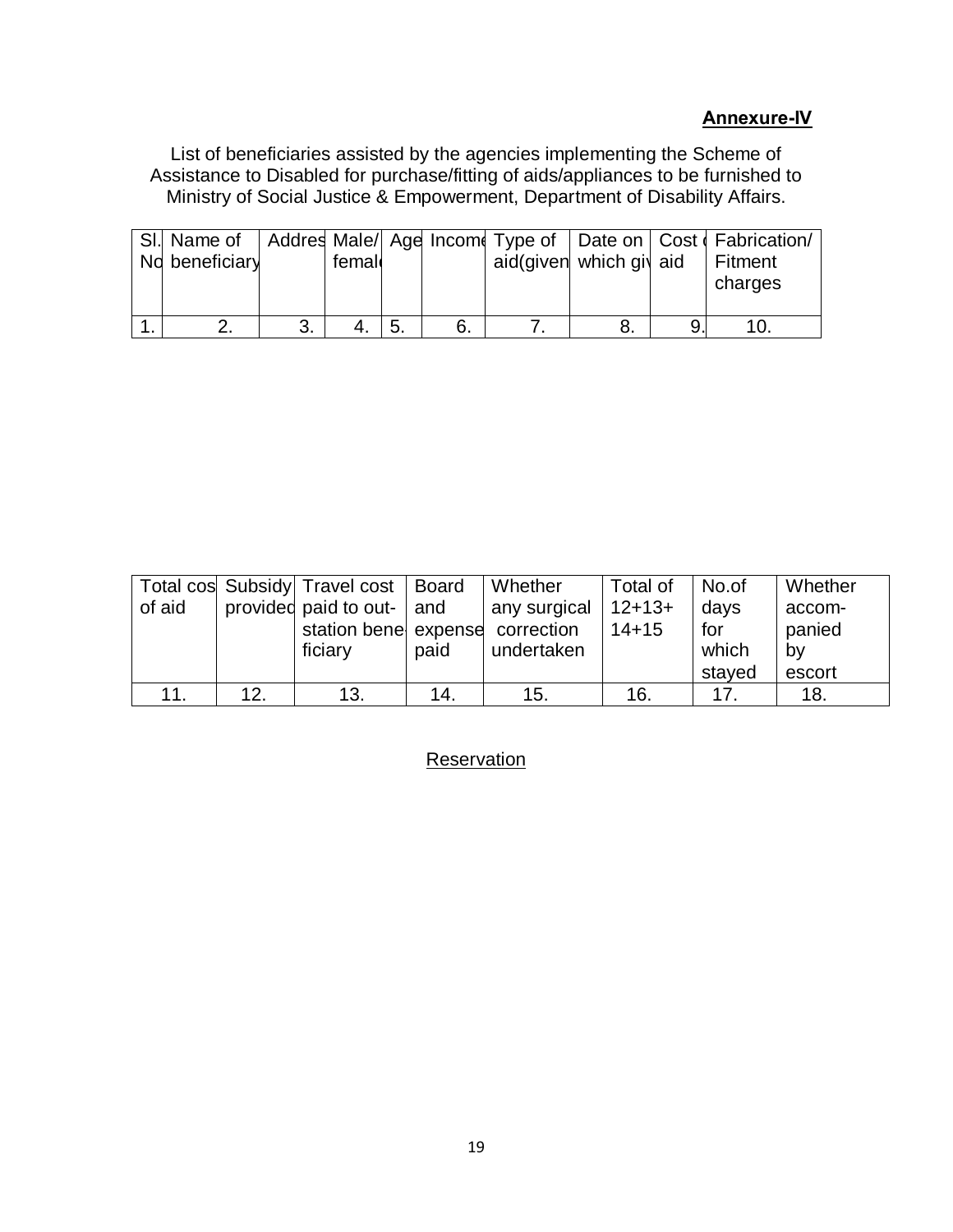#### **Annexure-V**

#### Scheme of Assistance to Disabled for purchase/fitting of aids/appliances

#### UTILISATION CERTIFICATE

#### (See Government of India's Decision (1) below Rule 150)

| SI. No. | Letter number and date | Amount |
|---------|------------------------|--------|
|         |                        |        |
|         |                        |        |
|         |                        |        |

Certified that out of Rs………………………………./-of grant-in-aid sanctioned during the year…………………………in favour of ………………………………..under this Ministry/Department letter No. given in the margin and Rs………………………/-on account of unspent balance of the previous year, a sum of Rs………………../-has been utilized for the purpose of …………………………………………..for which it was sanctioned and that the balance of Rs…………………………….remaining un-utilised at the end of the year has been surrendered to Government (vide No. ……………………………………………….) will be adjusted towards the grant-in-aid payable during the next year.

2. Certified that I have satisfied myself that the conditions on which the grant-inaid was sanctioned have been dully fulfilled/are being fulfilled and that I have exercised the following checks to see that the money was actually utilized for the purpose for which it was sanctioned.

Kinds of checks exercised

- 1.
- 2.
- 3.
- 4.
- 5.

Signature…………………………

Duly certified by a Chartered Accountant/Auditor Designation………………..……